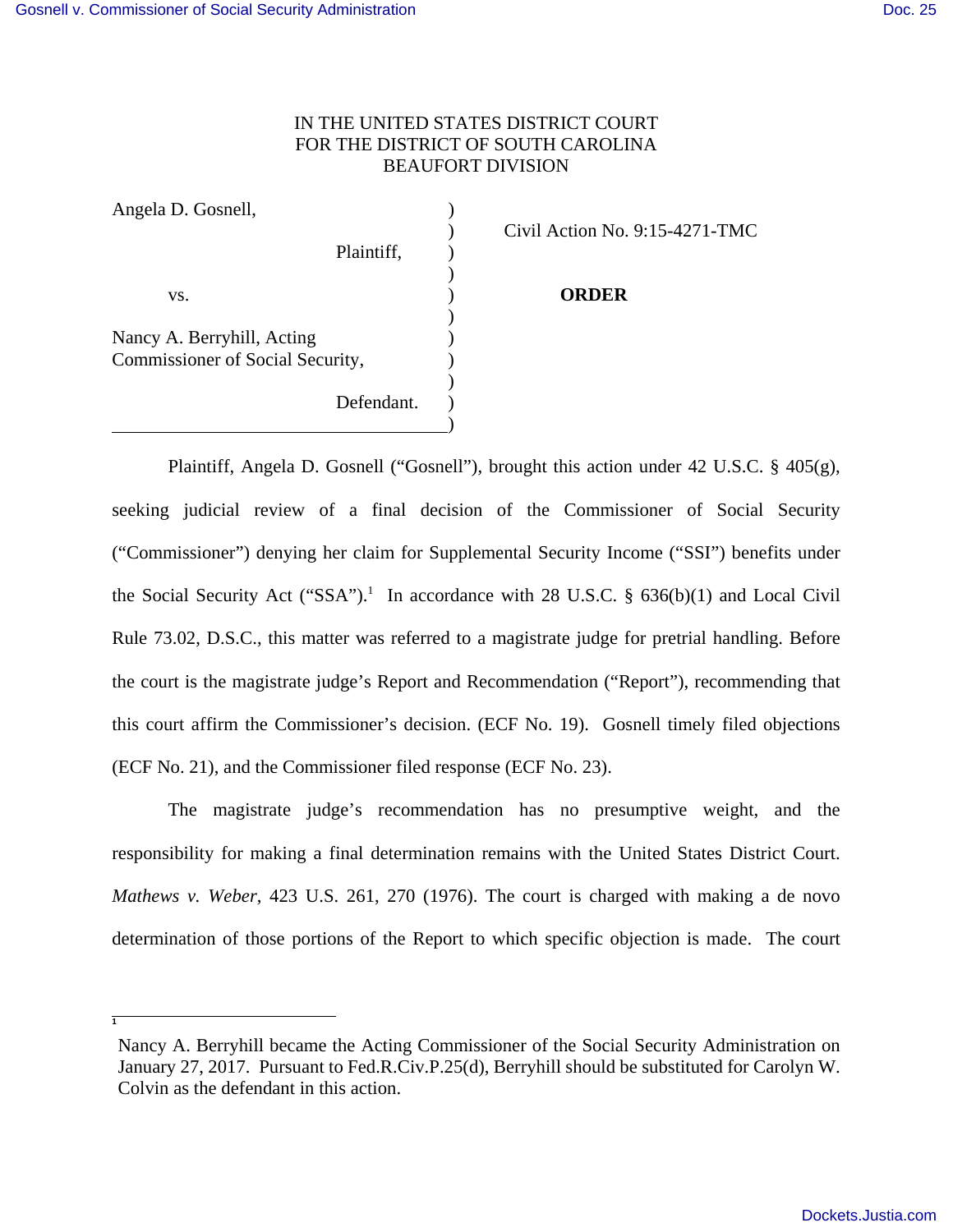may accept, reject, or modify, in whole or in part, the recommendation made by the magistrate judge or recommit the matter with instructions. 28 U.S.C. § 636(b)(1).

### **I. Background**

Gosnell filed an application for SSI on June 4, 2013, alleging that she became unable to work on May 16, 2013, due to effects of injuries sustained to her nervous system and an organic mental disorder. Her application was denied initially and on reconsideration by the Social Security Administration. She requested a review by an administrative law judge ("ALJ"), and an ALJ conducted a hearing on December 17, 2014.

On March 5, 2015, the ALJ issued a decision, finding that Gosnell was not disabled as defined in the SSA. The ALJ found that Gosnell suffered from the severe impairments of traumatic brain injury ("TBI") with left sided hemiparesis, associated cognitive disorder, and substance abuse, rendering her unable to perform any of her purported past relevant work as a mechanic's helper, garment inspector, and folder. The ALJ went on to find that Gosnell's impairments did not meet or medically equal the criteria for any of the listed impairments. Accordingly, the ALJ proceeded to assess Gosnell's residual functional capacity ("RFC"), finding that Gosnell could perform a restricted range of light work with these conditions. The ALJ stated that Gosnell has no past relevant work. After obtaining testimony from a vocational expert, the ALJ concluded that Gosnell could perform other jobs in existence in the national economy in significant numbers and, therefore, denied her claim.

Gosnell sought review by the Appeals Council. On August 20, 2015, the Appeals Council denied Gosnell's request for review. Gosnell then filed this action for judicial review. The magistrate judge filed her Report on October 25, 2016. (ECF No. 19). On November 4, 2016, Gosnell filed objections to the Report (ECF No. 21), and on November 21, 2016, the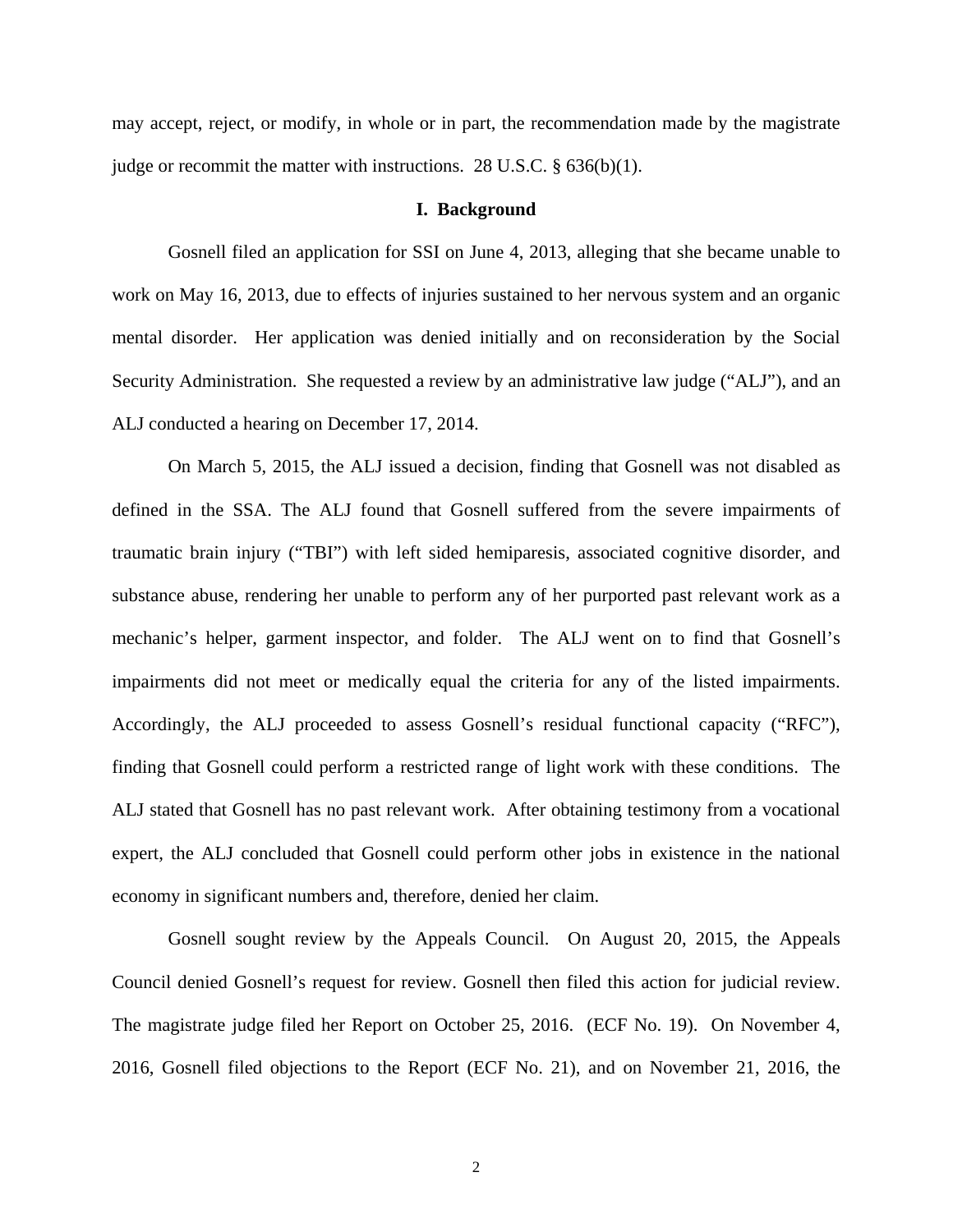Commissioner filed a reply to those objections (ECF No. 23). This matter is now ripe for review.

### **II. Standard of Review**

The federal judiciary has a limited role in the administrative scheme established by the SSA. Section 405(g) of the Act provides, "the findings of the Commissioner of Social Security as to any fact, if supported by substantial evidence, shall be conclusive . . . ." 42 U.S.C. § 405(g). "Substantial evidence has been defined . . . as more than a scintilla, but less than a preponderance." *Thomas v. Celebrezze*, 331 F.2d 541, 543 (4th Cir. 1964). This standard precludes a de novo review of the factual circumstances that substitutes the court's findings for those of the Commissioner. *Vitek v. Finch*, 438 F.2d 1157 (4th Cir. 1971). Thus, in its review, the court may not "undertake to re-weigh conflicting evidence, make credibility determinations, or substitute [its] own judgment for that of the [Commissioner]." *Craig v. Chater*, 76 F.3d 585, 589 (4th Cir. 1996).

However, "[f]rom this it does not follow . . . that the findings of the administrative agency are to be mechanically accepted. The statutorily granted right of review contemplates more than an uncritical rubber stamping of the administrative agency." *Flack v. Cohen*, 413 F.2d 278, 279 (4th Cir. 1969). Rather, "the courts must not abdicate their responsibility to give careful scrutiny to the whole record to assure that there is a sound foundation for the [Commissioner's] findings, and that this conclusion is rational." *Vitek*, 438 F.2d at 1157-58.

#### **III. Analysis**

Gosnell raises two objections. First, she contends that the magistrate judge erred by finding the ALJ properly assessed Gosnell's RFC. Gosnell contends the ALJ failed to provide an adequate discussion of her RFC and failed to perform the requisite function-by-function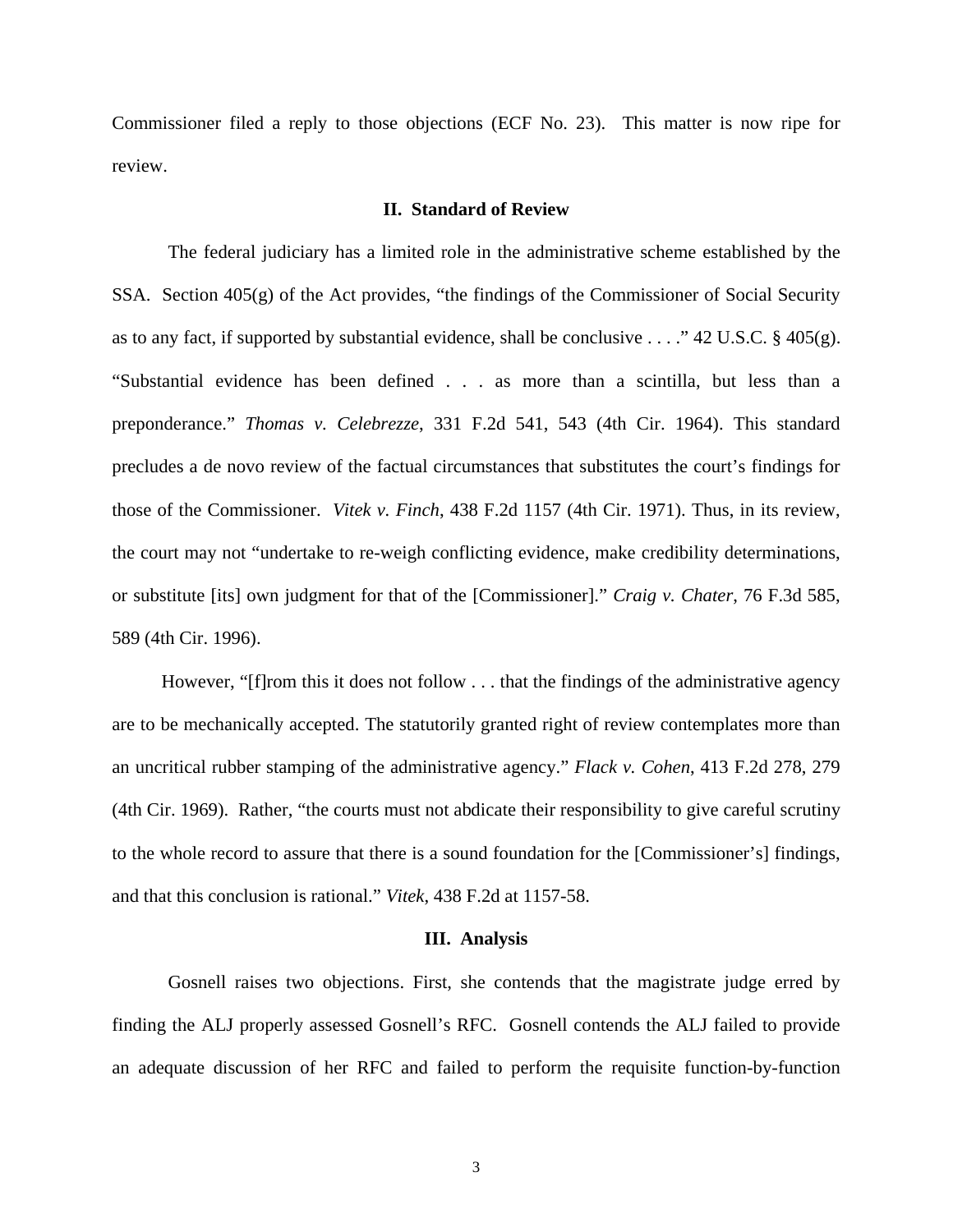assessment. The magistrate judge determined that the ALJ included a detailed discussion of Gosnell's RFC and the medical evidence, and noted that the ALJ's discussion covered eighteen pages. (Report at 16, 18-19). In her objections, Gosnell cites to *Littlejohn v. Colvin*, C/A No. 1:14-2953-RMG, 2015 WL 1931426, at \*19 (D.S.C. Apr. 28, 2015), in support of her argument that a lengthy discussion with considerable detail does not mean the ALJ performed the proper analysis, and she contends that the court has previously admonished the same ALJ for such lengthy discussions. The court agrees that a lengthy discussion does not mean an ALJ has adequately performed his duties. However, a lengthy discussion also does not mean the ALJ has committed error as implied by Gosnell. Moreover, in *Littlejohn*, the court merely disagreed with the ALJ and did not admonish the ALJ for a detailed and lengthy decision. *See Littlejohn*, 2015 WL 1931426, \* 9 (noting that "[d]espite what appears to be a meticulous examination of the factors set forth in 20 C.F.R. § 404.1527(c), the ALJ reached a conclusion regarding Dr. Machimada's opinion that was not supported by substantial evidence.").

In *Mascio*, the Fourth Circuit has clarified that there is no per se rule requiring a function-by-function analysis in every case. *Mascio v. Colvin*, 780 F.3d 632, 636 (4th Cir. 2015) (*quoting Cichocki v. Astrue*, 729 F.3d 172, 177 (2d Cir. 2013)). The *Mascio* court recognized that such a requirement would be "'futile' in cases where the ALJ does not discuss functions that are 'irrelevant or uncontested."' *Id.* Nevertheless, the court in *Mascio* held that a "[r]emand may be appropriate. . . where an ALJ fails to assess a claimant's capacity to perform relevant functions, despite contradictory evidence in the record, or where other inadequacies in the ALJ's analysis frustrate meaningful review." *Id.* (*quoting Cichocki*, 729 F.3d at 177).

Gosnell contends that here the ALJ erred in regard to the standing and sitting limitations and should have found her capable of only sedentary work. Further, Gosnell argues that the ALJ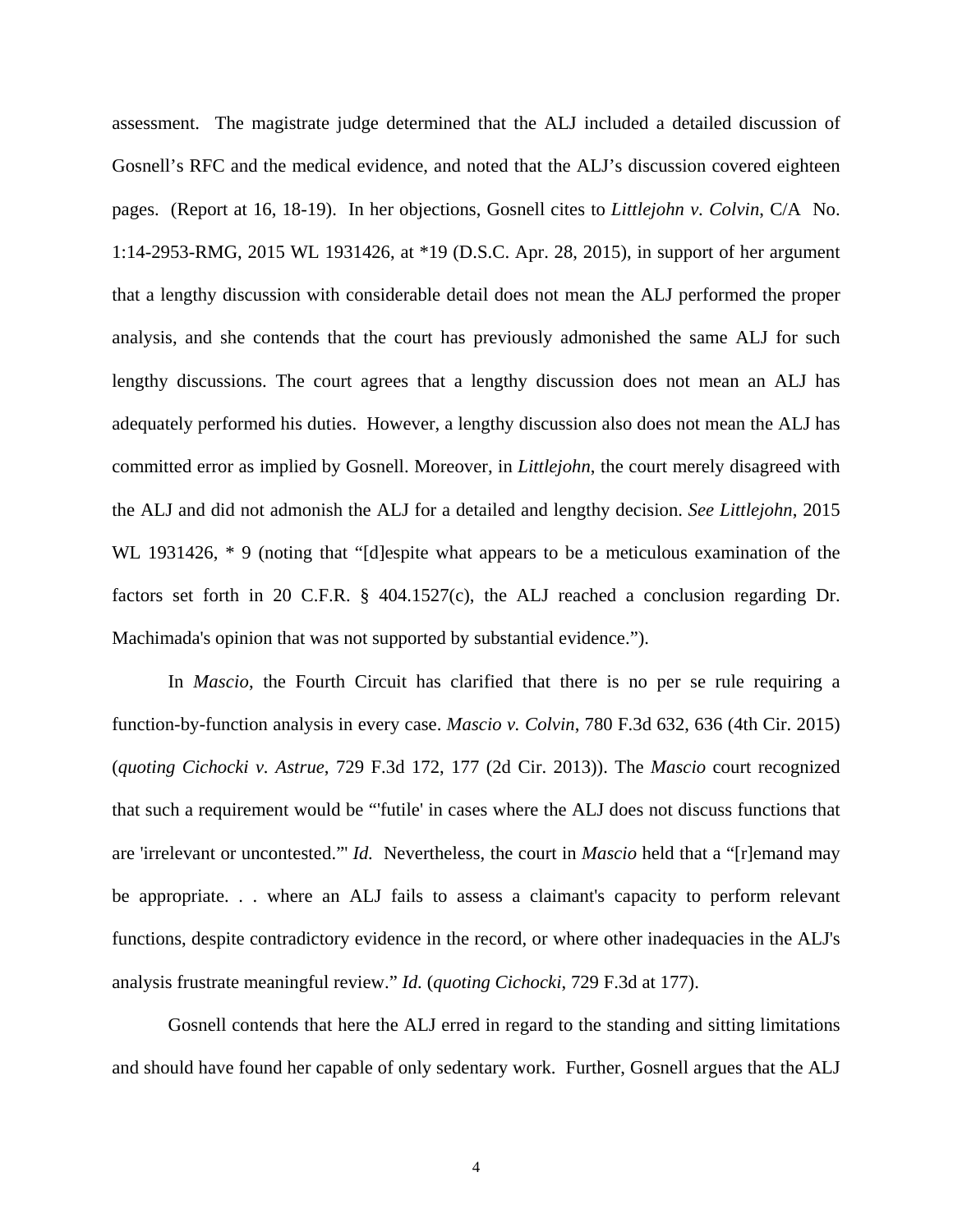erred in failing to conduct an evaluation of her lifting limitations. Gosnell contends that the ALJ did not indicate the amount of weight that she could lift and carry. In her Report, the magistrate judge noted that the ALJ found Gosnell could perform light work which by definition means Gosnell could not lift more than twenty pounds with frequent lifting or carrying of up to ten pounds. (Report at 16). Moreover, the magistrate judge found that the evidence supports the ALJ's finding that Gosnell could stand and walk for two hours and sit for six hours and had the lifting and carrying ability for light work. (Report at16-18).

The ALJ's discussion of Gosnell's RFC was not inadequate or ambiguous as in *Mascio*. Here, the ALJ built a "logical bridge" between the conclusions regarding the RFC and the evidence. Accordingly, the court agrees with the magistrate judge's conclusion that there is substantial evidence in the record to support the ALJ's findings and conclusions.

In her second objection, Gosnell asserts that the magistrate judge erred by finding that the ALJ properly analyzed the opinion of treating physician, Dr. Amy Robbins Cantillion. Specifically, Gosnell contends that the ALJ improperly rejected the treating physician's workpreclusive limitations. The magistrate judge found that the ALJ took the deficits noted by Dr. Cantillion into account in Gosnell's RFC when he limited Gosnell's standing and walking with related postural limitations and limited her non-dominant left-hand and arm to helper status. (Report at 23-24). Gosnell contends that the ALJ rejected Dr. Cantillion's opinion and did not provide an adequate explanation for doing so. First, the ALJ did not reject Dr. Cantillion's opinion. The ALJ declined to give Dr. Cantillion's opinion controlling weight, and instead gave it limited weight. (R. 40). The ALJ found that Dr. Cantillion's opinions were not supported by her own treatment notes, and contradicted by other evidence in the record. *Id.* Moreover, some of the limitations in regard to standing and walking limitations were included in the RFC. The ALJ